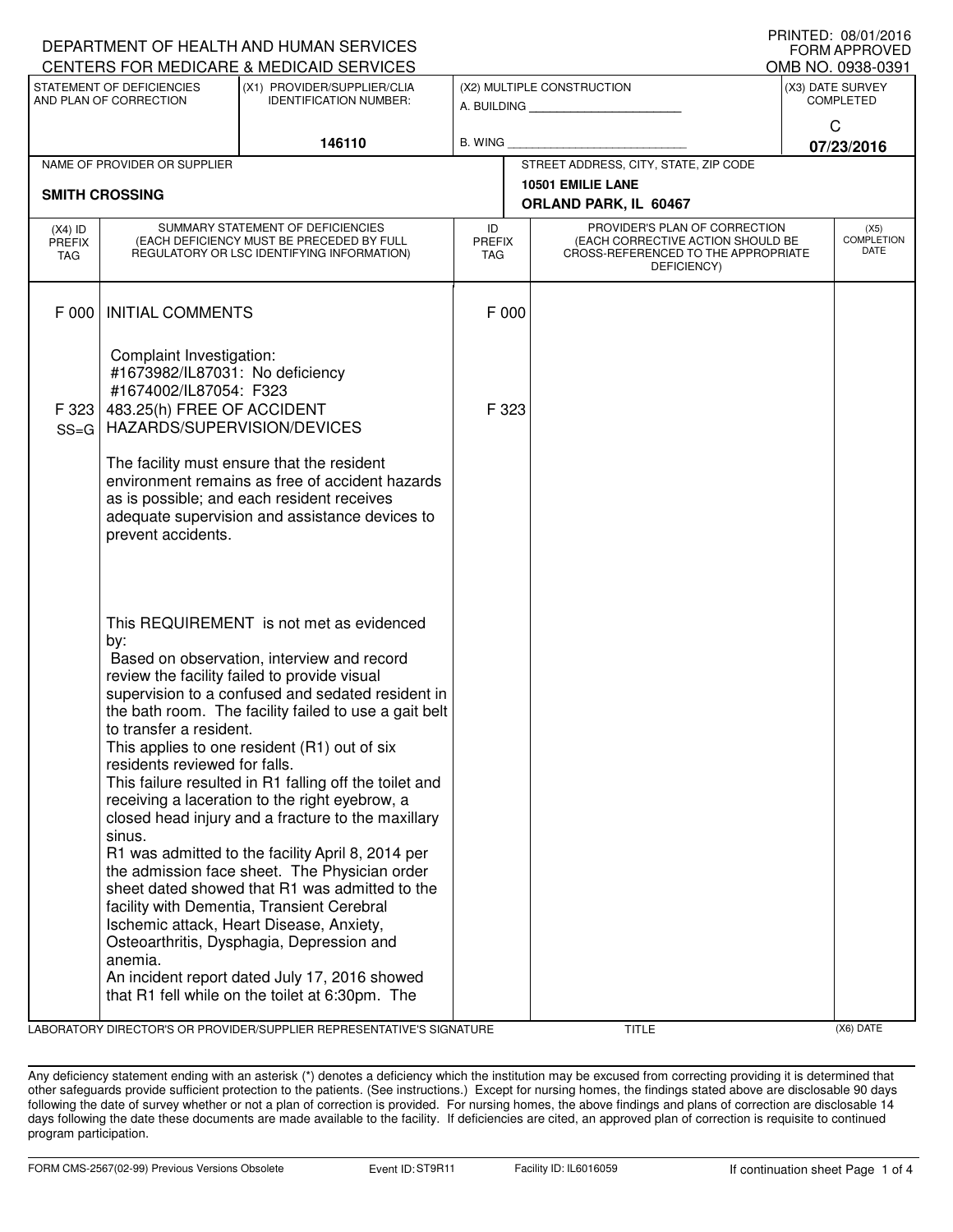| DEPARTMENT OF HEALTH AND HUMAN SERVICES<br>CENTERS FOR MEDICARE & MEDICAID SERVICES | I INIVILD. VO/VI/LVIV<br><b>FORM APPROVED</b><br>OMB NO. 0938-0391                                                                                                                                                                                                                                                                                                                                                                                                                                                                                                                                                                                                                                                                                                                                                                                                                                                                                                                                                                                                                                                                                                                                                                                                                                                                                                                                                                                                                                                                                                                                                                                                                                                                                                                                                                                                                                                                                   |                                                              |                                           |                             |                                                                                                                          |                                      |                                   |
|-------------------------------------------------------------------------------------|------------------------------------------------------------------------------------------------------------------------------------------------------------------------------------------------------------------------------------------------------------------------------------------------------------------------------------------------------------------------------------------------------------------------------------------------------------------------------------------------------------------------------------------------------------------------------------------------------------------------------------------------------------------------------------------------------------------------------------------------------------------------------------------------------------------------------------------------------------------------------------------------------------------------------------------------------------------------------------------------------------------------------------------------------------------------------------------------------------------------------------------------------------------------------------------------------------------------------------------------------------------------------------------------------------------------------------------------------------------------------------------------------------------------------------------------------------------------------------------------------------------------------------------------------------------------------------------------------------------------------------------------------------------------------------------------------------------------------------------------------------------------------------------------------------------------------------------------------------------------------------------------------------------------------------------------------|--------------------------------------------------------------|-------------------------------------------|-----------------------------|--------------------------------------------------------------------------------------------------------------------------|--------------------------------------|-----------------------------------|
| STATEMENT OF DEFICIENCIES<br>AND PLAN OF CORRECTION                                 |                                                                                                                                                                                                                                                                                                                                                                                                                                                                                                                                                                                                                                                                                                                                                                                                                                                                                                                                                                                                                                                                                                                                                                                                                                                                                                                                                                                                                                                                                                                                                                                                                                                                                                                                                                                                                                                                                                                                                      | (X1) PROVIDER/SUPPLIER/CLIA<br><b>IDENTIFICATION NUMBER:</b> | (X2) MULTIPLE CONSTRUCTION<br>A. BUILDING |                             |                                                                                                                          | (X3) DATE SURVEY<br><b>COMPLETED</b> |                                   |
|                                                                                     |                                                                                                                                                                                                                                                                                                                                                                                                                                                                                                                                                                                                                                                                                                                                                                                                                                                                                                                                                                                                                                                                                                                                                                                                                                                                                                                                                                                                                                                                                                                                                                                                                                                                                                                                                                                                                                                                                                                                                      | 146110                                                       | B. WING                                   |                             |                                                                                                                          | C<br>07/23/2016                      |                                   |
| NAME OF PROVIDER OR SUPPLIER                                                        |                                                                                                                                                                                                                                                                                                                                                                                                                                                                                                                                                                                                                                                                                                                                                                                                                                                                                                                                                                                                                                                                                                                                                                                                                                                                                                                                                                                                                                                                                                                                                                                                                                                                                                                                                                                                                                                                                                                                                      |                                                              |                                           |                             | STREET ADDRESS, CITY, STATE, ZIP CODE                                                                                    |                                      |                                   |
| <b>SMITH CROSSING</b>                                                               |                                                                                                                                                                                                                                                                                                                                                                                                                                                                                                                                                                                                                                                                                                                                                                                                                                                                                                                                                                                                                                                                                                                                                                                                                                                                                                                                                                                                                                                                                                                                                                                                                                                                                                                                                                                                                                                                                                                                                      |                                                              |                                           |                             | 10501 EMILIE LANE<br>ORLAND PARK, IL 60467                                                                               |                                      |                                   |
| $(X4)$ ID<br><b>PREFIX</b><br>TAG                                                   | SUMMARY STATEMENT OF DEFICIENCIES<br>(EACH DEFICIENCY MUST BE PRECEDED BY FULL<br>REGULATORY OR LSC IDENTIFYING INFORMATION)                                                                                                                                                                                                                                                                                                                                                                                                                                                                                                                                                                                                                                                                                                                                                                                                                                                                                                                                                                                                                                                                                                                                                                                                                                                                                                                                                                                                                                                                                                                                                                                                                                                                                                                                                                                                                         |                                                              |                                           | <b>PREFIX</b><br><b>TAG</b> | PROVIDER'S PLAN OF CORRECTION<br>(EACH CORRECTIVE ACTION SHOULD BE<br>CROSS-REFERENCED TO THE APPROPRIATE<br>DEFICIENCY) |                                      | (X5)<br><b>COMPLETION</b><br>DATE |
| F 323                                                                               | Continued From page 1<br>report showed that E7 CNA (Certified Nursing<br>Assistant) was toileting R1. E3 left R1 alone on<br>the toilet to get R1 's pajamas. The note showed<br>that E3 heard a noise from the bathroom and<br>found R1 on the floor. The note showed that R1<br>received a laceration to the right eyebrow and<br>was sent to the community hospital for treatment<br>and evaluation.<br>The nursing notes dated July 17, 2016 showed<br>that earlier in the day at R1 was exhibiting signs<br>of anxiety and agitation. The note showed that<br>R1 was given a sedative at 4:30pm by E8 RN<br>(Registered Nurse). The note showed that R1<br>was sent to the community hospital for evaluation<br>and treatment. The note showed that R1<br>returned at 9:45pm with the diagnosis of acute<br>head injury, closed fracture of the maxillary sinus<br>and a laceration to the right eyebrow. E8 RN<br>documented that R1 had six sutures in place over<br>the right eyebrow, a scrape to the left knee and<br>bruising to both knees and right shoulder.<br>The current care plan for R1 showed that R1 was<br>to be assisted with toileting, activities of daily<br>living and ambulation. The care plan showed that<br>R1 was not to be left unattended in the activity<br>room and to keep R1 at the nurses 'station for<br>close observation during the evening and night<br>shift until R1 was asleep or tired.<br>The Minimum Data Set dated June 16, 2016 and<br>April 7, 2016 showed that R1 required one person<br>physical assist during all care including toilet use.<br>A progress note dated May 25, 2016 by an<br>Advanced Practice Nurse showed that R1 had<br>moderate to severe cognitive loss, memory loss,<br>confusion, disorientation and short attention span.<br>A progress note written by Z1 Physician dated<br>June 24, 2016 showed that R1 required<br>assistance with all activities of daily living. |                                                              |                                           | F 323                       |                                                                                                                          |                                      |                                   |

FORM CMS-2567(02-99) Previous Versions Obsolete State Stevent ID: ST9R11 Facility ID: IL6016059 If continuation sheet Page 2 of 4

PRINTED: 08/01/2016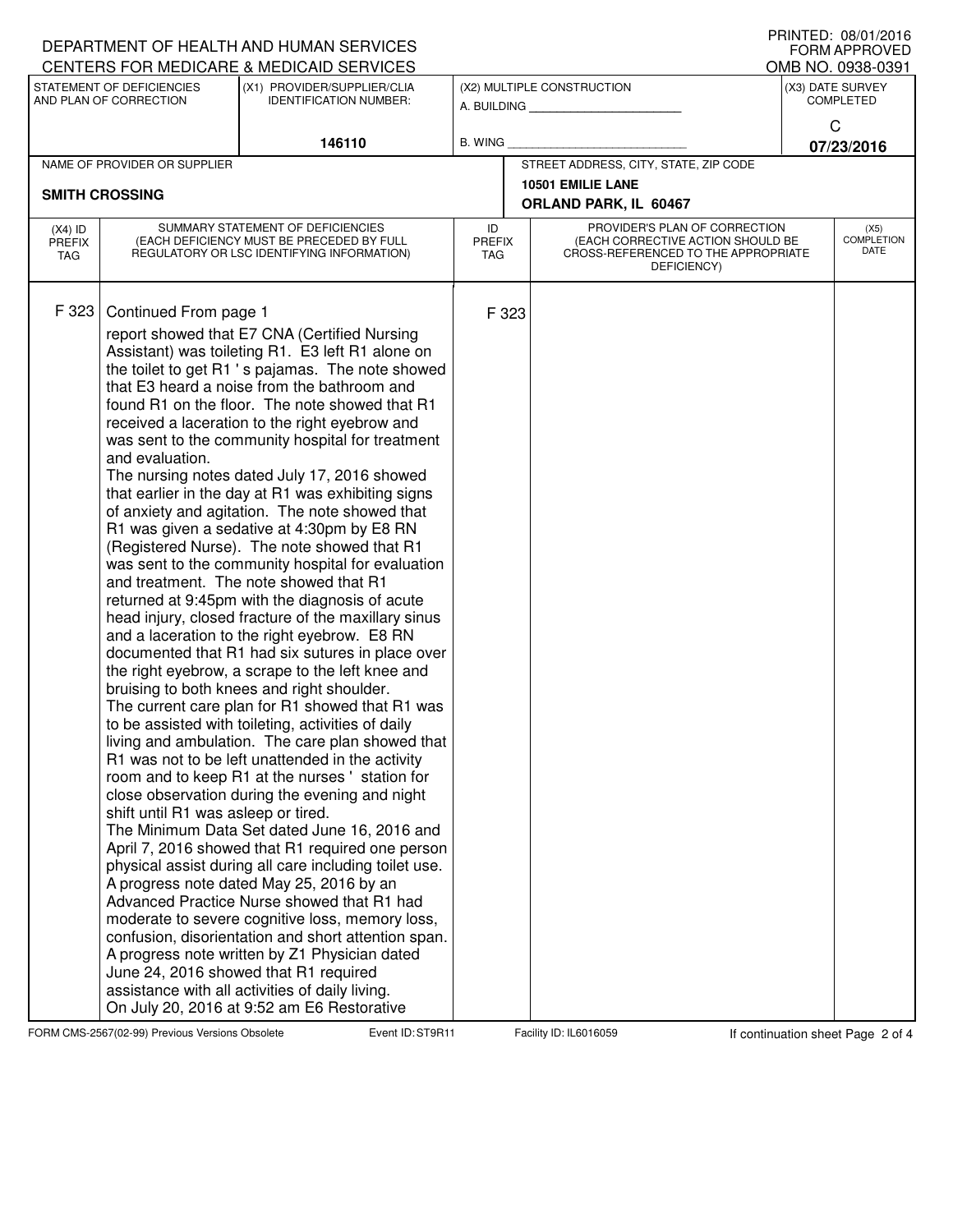| DEPARTMENT OF HEALTH AND HUMAN SERVICES                                                         | I INIVILD. VO/VI/LVIV<br><b>FORM APPROVED</b><br>OMB NO. 0938-0391                                                           |                                                                                                                                                                                                                                                                                                                                                                                                                                                                                                                                                                                                                                                                                                                                                                                                                                                                                                                                                                                                                                                                                                                                                                                                                                                                                                                                                                                                                                                                                                                                                                                                                                                                                                                                                                                                                      |                                           |                             |                                                                                                                          |                                      |                                   |  |
|-------------------------------------------------------------------------------------------------|------------------------------------------------------------------------------------------------------------------------------|----------------------------------------------------------------------------------------------------------------------------------------------------------------------------------------------------------------------------------------------------------------------------------------------------------------------------------------------------------------------------------------------------------------------------------------------------------------------------------------------------------------------------------------------------------------------------------------------------------------------------------------------------------------------------------------------------------------------------------------------------------------------------------------------------------------------------------------------------------------------------------------------------------------------------------------------------------------------------------------------------------------------------------------------------------------------------------------------------------------------------------------------------------------------------------------------------------------------------------------------------------------------------------------------------------------------------------------------------------------------------------------------------------------------------------------------------------------------------------------------------------------------------------------------------------------------------------------------------------------------------------------------------------------------------------------------------------------------------------------------------------------------------------------------------------------------|-------------------------------------------|-----------------------------|--------------------------------------------------------------------------------------------------------------------------|--------------------------------------|-----------------------------------|--|
| CENTERS FOR MEDICARE & MEDICAID SERVICES<br>STATEMENT OF DEFICIENCIES<br>AND PLAN OF CORRECTION |                                                                                                                              | (X1) PROVIDER/SUPPLIER/CLIA<br><b>IDENTIFICATION NUMBER:</b>                                                                                                                                                                                                                                                                                                                                                                                                                                                                                                                                                                                                                                                                                                                                                                                                                                                                                                                                                                                                                                                                                                                                                                                                                                                                                                                                                                                                                                                                                                                                                                                                                                                                                                                                                         | (X2) MULTIPLE CONSTRUCTION<br>A. BUILDING |                             |                                                                                                                          | (X3) DATE SURVEY<br><b>COMPLETED</b> |                                   |  |
|                                                                                                 |                                                                                                                              | 146110                                                                                                                                                                                                                                                                                                                                                                                                                                                                                                                                                                                                                                                                                                                                                                                                                                                                                                                                                                                                                                                                                                                                                                                                                                                                                                                                                                                                                                                                                                                                                                                                                                                                                                                                                                                                               | B. WING                                   |                             |                                                                                                                          | $\mathsf{C}$<br>07/23/2016           |                                   |  |
|                                                                                                 | NAME OF PROVIDER OR SUPPLIER                                                                                                 |                                                                                                                                                                                                                                                                                                                                                                                                                                                                                                                                                                                                                                                                                                                                                                                                                                                                                                                                                                                                                                                                                                                                                                                                                                                                                                                                                                                                                                                                                                                                                                                                                                                                                                                                                                                                                      |                                           |                             | STREET ADDRESS, CITY, STATE, ZIP CODE                                                                                    |                                      |                                   |  |
| <b>SMITH CROSSING</b>                                                                           |                                                                                                                              |                                                                                                                                                                                                                                                                                                                                                                                                                                                                                                                                                                                                                                                                                                                                                                                                                                                                                                                                                                                                                                                                                                                                                                                                                                                                                                                                                                                                                                                                                                                                                                                                                                                                                                                                                                                                                      |                                           |                             | 10501 EMILIE LANE<br>ORLAND PARK, IL 60467                                                                               |                                      |                                   |  |
| $(X4)$ ID<br><b>PREFIX</b><br><b>TAG</b>                                                        | SUMMARY STATEMENT OF DEFICIENCIES<br>(EACH DEFICIENCY MUST BE PRECEDED BY FULL<br>REGULATORY OR LSC IDENTIFYING INFORMATION) |                                                                                                                                                                                                                                                                                                                                                                                                                                                                                                                                                                                                                                                                                                                                                                                                                                                                                                                                                                                                                                                                                                                                                                                                                                                                                                                                                                                                                                                                                                                                                                                                                                                                                                                                                                                                                      |                                           | <b>PREFIX</b><br><b>TAG</b> | PROVIDER'S PLAN OF CORRECTION<br>(EACH CORRECTIVE ACTION SHOULD BE<br>CROSS-REFERENCED TO THE APPROPRIATE<br>DEFICIENCY) |                                      | (X5)<br><b>COMPLETION</b><br>DATE |  |
| F 323                                                                                           | transfers.<br>toilet.<br>able to urinate and E3 instructed R1 to stand.<br>Again with much cueing R1 stood with a slight     | Continued From page 2<br>Nurse said that gait belt is to be used with all<br>On July 20, 2016 at 2:00pm in the conference<br>room Z1 Physician for R1 said that R1 should be<br>supervised while on the toilet. Z1 stated, "R1<br>now requires two assistants for toileting. " Z1<br>said that R1 had started on Lorazepam daily to<br>calm her behaviors.<br>On July 21, 2016 at 2:17pm in the conference<br>room E8 Registered nurse said that R1 had been<br>given Ativan earlier in the day. E8 said that R1<br>had an unsteady gait; behaviors prevented R1<br>from following directions, poor safety awareness.<br>E8 said that a gait belt was not seen by her when<br>R1 fell. E8 did not take a gait belt off of R1. E8<br>stated, "R1 is not the kind of resident to leave<br>alone on the toilet in the bathroom ". There was<br>no documentation in R1's clinical record or on the<br>incident report for July 17, 2016 to show that a<br>gait belt was in use during the transfer to the<br>On July 19, 2016 at 9:30am R1 was sitting in a<br>wheelchair with head slouched down. R1 had<br>bruising to the right forehead, cheek and right<br>side of neck. Six sutures noted in place to the<br>right forehead. R1 did not open eyes or respond<br>to verbal stimuli. Bruising was seen to knees,<br>arms face, neck and jaw.<br>On July 19, 2016 at 10:48 am E3 CNA (Certified<br>Nursing Assistant) brought R1 to the bathroom for<br>toileting. E3 pushed to wheelchair up to the toilet<br>at an angle. E3 instructed R1 to stand up and to<br>hold on to her. R1 required extensive cueing<br>before performing the task. R1 was unsteady on<br>her feet slightly swaying back and forth. E3<br>instructed R1 to turn with her and then R1 was<br>pivoted to be placed on the toilet. R1 was not |                                           | F 323                       |                                                                                                                          |                                      |                                   |  |

FORM CMS-2567(02-99) Previous Versions Obsolete State Stevent ID: ST9R11 Facility ID: IL6016059 If continuation sheet Page 3 of 4

PRINTED: 08/01/2016